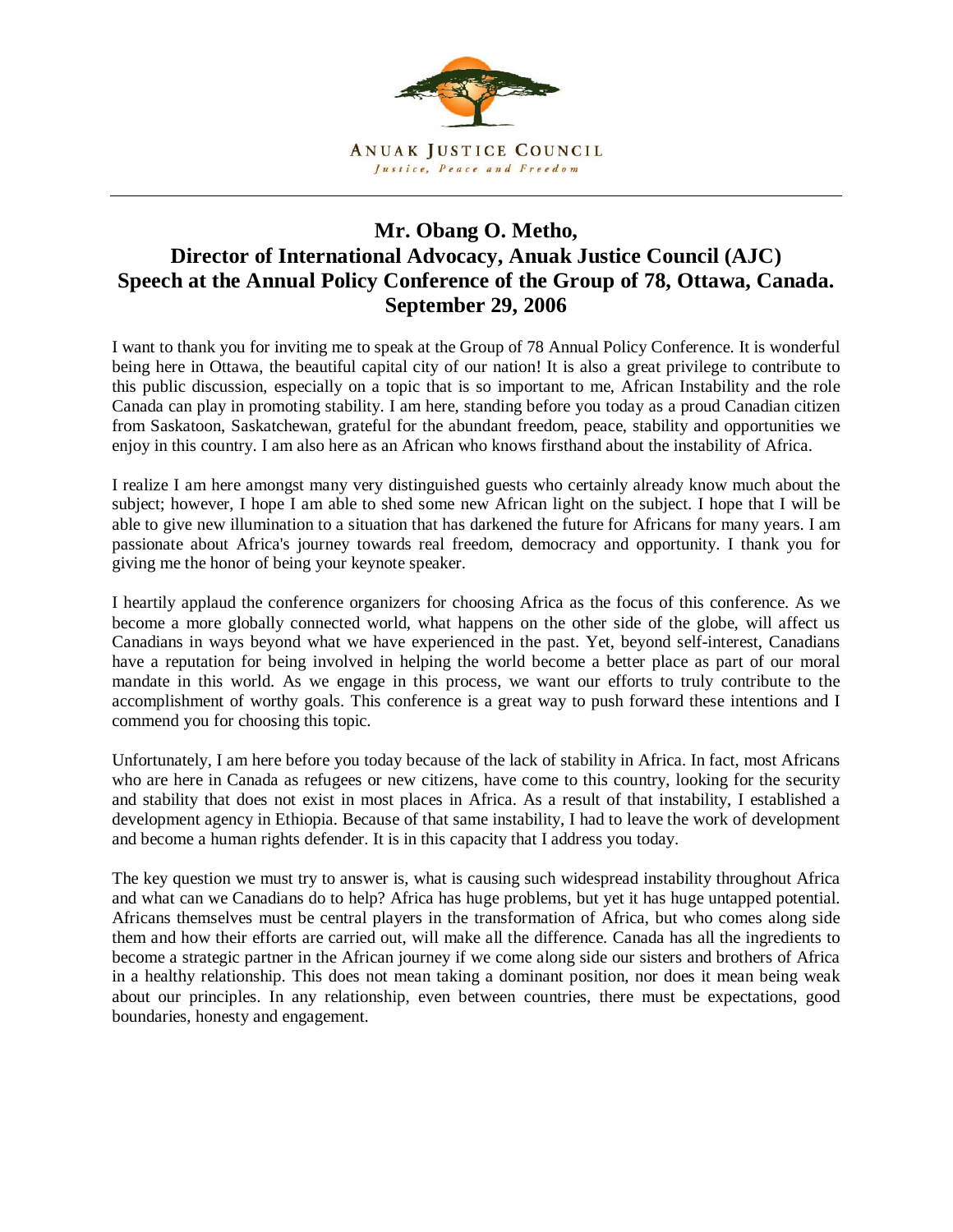From early childhood, the instability of Africa as been part of my life. I am here as a witness, as an African, speaking of what I have experienced. I am a living example of what plagues the hearts, souls and lives not only of those living in Africa, but of those who have migrated to this great land where the stability under which we exist is like the fresh air that sustains us. We do not always think about that air we breathe until we are without it.

That is Africa. I am afraid to say that real stability may not happen in my lifetime, but knowing that there are those in the world like you in the Group of 78 and many other activist organizations, who care about bringing stability to one of the most unstable, neglected, poor continents in terms of education, health care, technology and economic wealth, is enormously encouraging. Africa is unbelievably rich in natural resources. Africa is worth investing in. But the best asset Africa has, is the people-- just ask anyone who has visited, no one returns home without becoming a changed person. We have something of great value to give to each other and to this world.

However, it is critical that we develop a better understanding of the complexity of the factors that affect African instability so that we can better maximize our efforts. Without this understanding, we may actually interfere rather than assist. We may instead sabotage our own good intentions even while investing countless dollars, hard work and resources into Africa, wondering why little seems to change. Many see the chronic poverty, the constant ethnic conflicts, and countless examples of corrupt governments and wonder how these obstacles will ever be overcome. Canadian good will and financial aid has not always produced the kind of success donor countries like ours have hoped for, so what is it that impedes progress? What needs to be done to see real change? I think the case of the Anuak of the Gambella region of Ethiopia and the southeastern region of Sudan may shed some light. I know the case well, as I am an Anuak.

The Gambella area is unlike most any other area of Ethiopia, it is very tropical. Gebre-Ab, the former Minister of Federal Affairs, called the Gambella region the potential breadbasket of Ethiopia, if not of the whole Horn of Africa and extending into the Middle East. We have three planting seasons due to our very fertile soil and plentiful water. We also have abundant gold and other minerals.

In the last few years, it has been learned that indigenous Anuak land also sits on large reserves of petroleum. Unfortunately, the oil and other discovered resources, have catapulted us out of our quiet lives into the chaos and hardship caused when others seek to exploit such natural resources for their own selfish interests, excluding the local people from any benefits. Anuak may have been willing to share their rich resources with others if they could have been part of the decision-making. It is in their nature as a people and as a culture to share. Even their name, Nuak, means sharing and Anuak means people who share.

In the past, the Anuak have not been considered "real Ethiopians" as they are darker skinned Africans rather than the lighter-skinned Ethiopians from the highlands of Ethiopia. In 1902, the British drew a line through the middle of Anuak indigenous land, dividing half of the Anuak in the Sudan and the other half in Ethiopia, in essence, disempowering them as an ethnic group and culture.

Now, the Anuak are considered an endangered people group, numbering about 100,000. The Anuak were neglected for years in this remote, under-developed area of the country, but all of that changed after the Ethiopian government gave Petronas, a Malaysian oil company, the rights to drill for oil on Anuak land. The government wanted the resources, but not the people.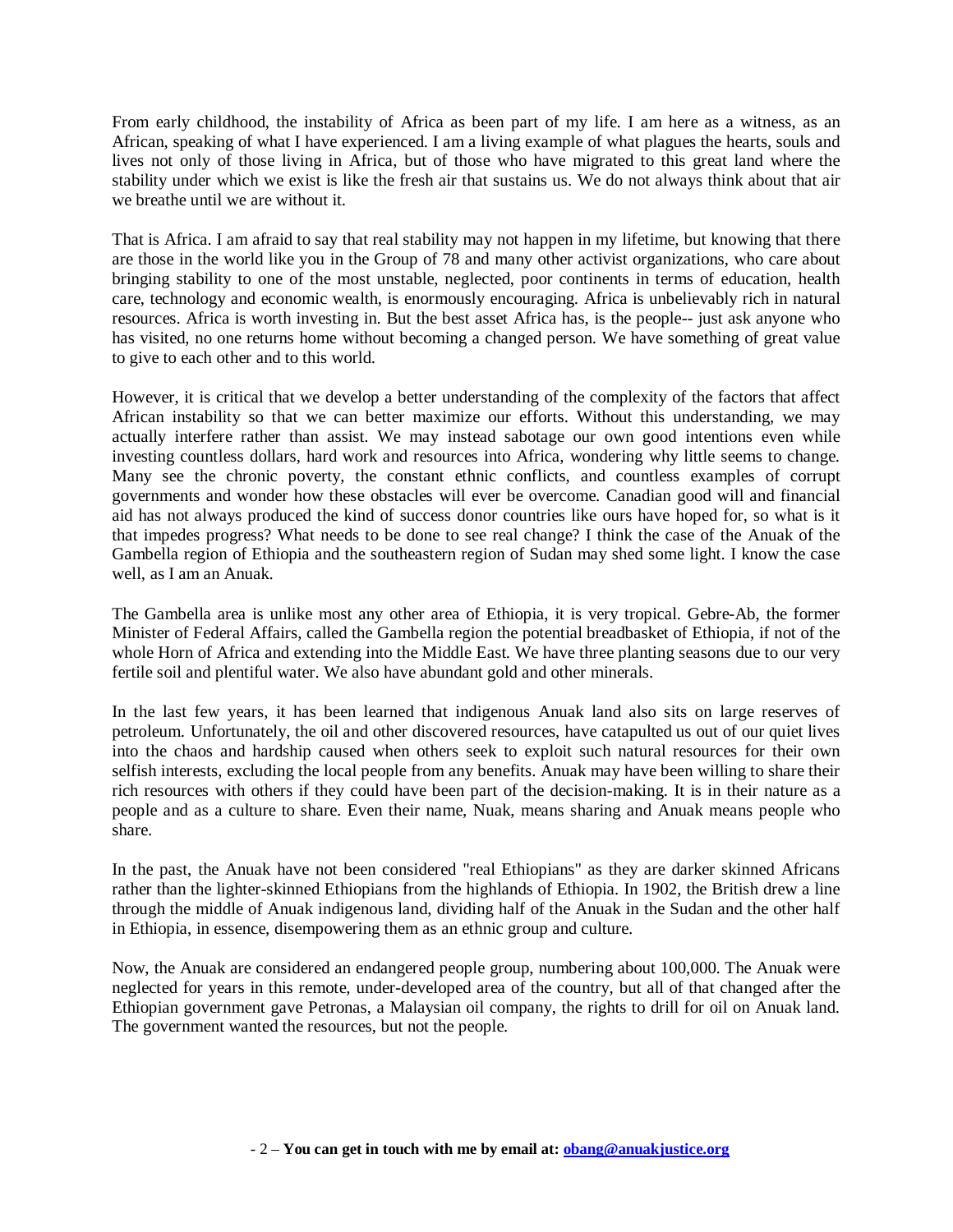Those Anuak who tried to be involved in the regional decision making, were imprisoned, beaten or otherwise harassed. When Petronas contracted with the Chinese to do the drilling and thousands of Ethiopian National Defense Forces moved into the Gambella region, it all exploded.

On December 13, 2003, in Gambella town in southwestern Ethiopia, members of the Ethiopian military and militia groups went home to home, pulling out the educated Anuak men, hacking them with machetes before Ethiopian Defense troops shot and killed them. Over the course of three days, they sought out, tortured and killed 424 people, burned houses, and scattered families. Since that time, the genocide and crimes against humanity have continued, raising the death toll between 1,500 and 2,500, and causing thousands of Anuak to flee to the Sudan for safety-- how ironic in light of the genocide going on in Darfur that Ethiopian Anuak must seek refuge in that country!

Previous to the December 13 massacre, tensions and small skirmishes related to land issues and regional autonomy did exist between minority groups and between the Anuak and the Ethiopian government. Because of this, the Ethiopian government has claimed that the killings have been a result of tribal warfare. However, never before has the scope of fighting been so cruel or large-scale, and through several separate human rights investigations, it has become clear that the Ethiopian government not only authorized the attacks, but planned them as well. These abuses are being perpetrated by the Ethiopian military under the command of our supposed friend of the West, Prime Minister Meles Zenawi of Ethiopia.

Many of the Anuak who have sought refuge in Southern Sudan, remain there, due to fear of being killed, tortured or arrested by Ethiopian defense troops, should they return. There they have been largely neglected by the international community. Those Anuak who remained in Gambella are living in a state of constant fear of being killed, arrested, tortured and detained without charges or raped as it is continuing on a daily basis. It has profoundly affected every aspect of life. In August of this year, thousands of Anuak were forced from their homes and left without food, clean water, shelter and other necessities, creating a manmade humanitarian crisis that is yet unresolved. These abuses have been going on for nearly three years at the hands of the Ethiopian National Defense Forces. If the government is confronted with these human rights abuses, they deny their involvement and blame it on ethnic conflict.

Information has been received from most every major ethnic group in Ethiopia; the Oromo, the Somali, the Amhara and even Meles' own minority ethnic group, the Tigrayans, that these abuses are widespread throughout the country and are being perpetrated towards any who dissent or protest the actions of the EPRDF government. Thousands of human rights advocates, journalists and political leaders are imprisoned, cutting off the proven mobilizers in civil society from challenging the regime's control. Censorship has even reached to international websites that criticize the current leadership. There is no such thing as freedom of speech in Ethiopia.

The last national election in 2005 was a sham that international observers condemned for not meeting international standards despite claims to the contrary by the ruling party. The Opposition Party had surprised everyone by doing so well that even after winning every Parliamentary seat from the capital city of Addis Ababa except one unchallenged position, the current regime claimed they won the election. Now, those Opposition leaders who most believe won the election, are imprisoned on absurd charges of genocide and treason even though it was this regime that planned and perpetrated the massacre of the Anuak and are deeply involved in widespread human rights violations.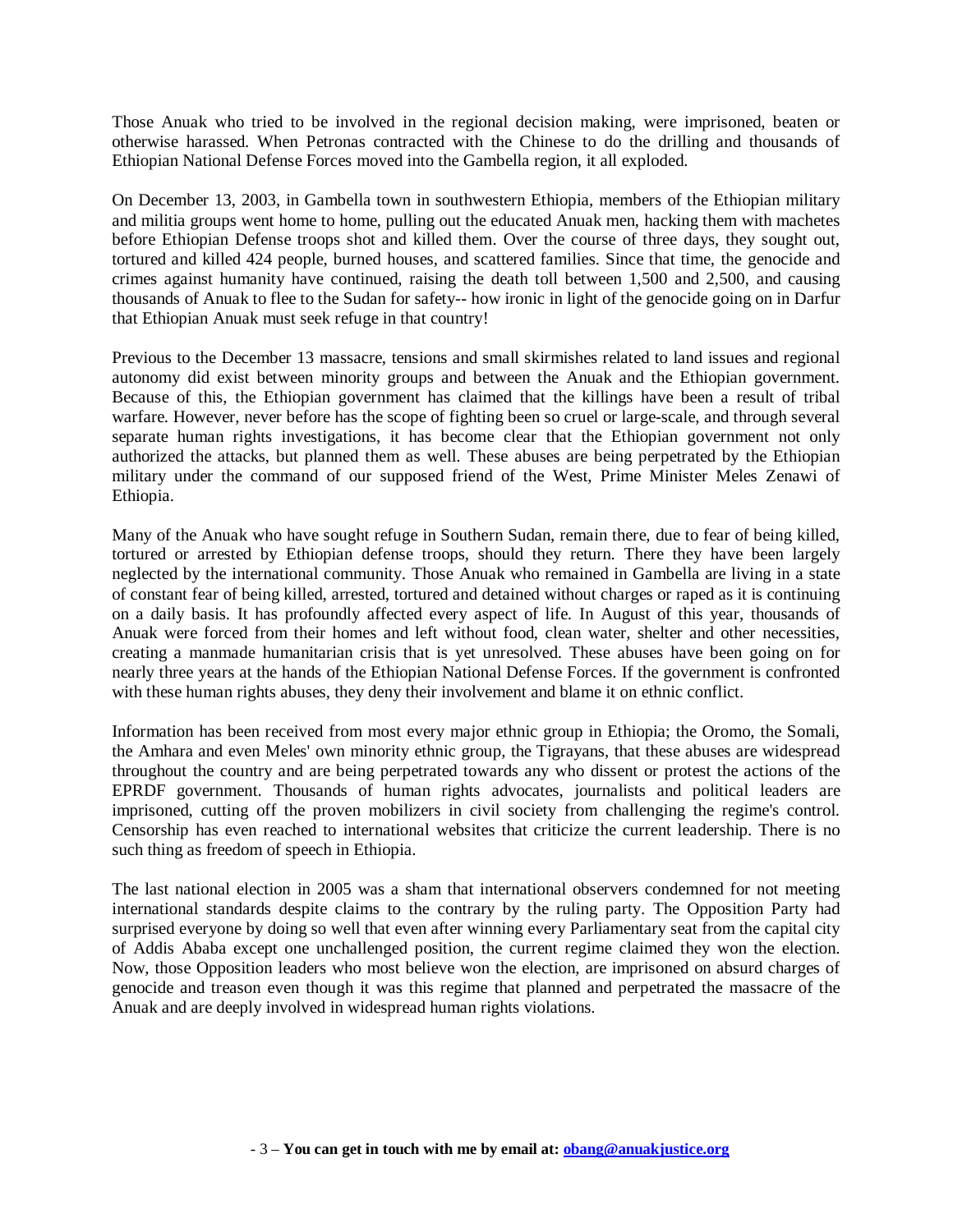Meles Zenawi is terrorizing his own people, but little public attention has been given to it due to donor countries in the West having a longstanding relationship with him. Why does the West despise the tactics of the Sudanese government of Omar Bashir in Darfur, but have a close relationship with Meles Zenawi when both are terrorizing their people? Why are Bashir and Zenawi apparently so close, causing them to fly back and forth between Addis Ababa and Khartoum? It does not make sense! They are both enemies of democracy and of their people.

For us Canadians to join forces with Meles only makes us part of holding up a regime that is guilty of incredible atrocities. This is not what Canadians stand for and as we speak out against Darfur, let us not be guilty of colluding in another genocide across the border. It is no wonder why Meles has never spoken out against the genocide in Darfur even though the headquarters of the African Union are located in Addis Ababa.

How can we partner with someone who is known as the silent killer amongst Ethiopian citizens, yet because he speaks the words of democracy and development, we are either fooled or lulled into accepting his false reality because of our own interests in Ethiopia? He is creating a backlash in Ethiopia that has the potential of not only destabilizing the entire country, but also other countries in the Horn of Africa. He is contributing and some believe, creating conflict on the borders of Eritrea, Somalia, Sudan and Kenya. Ethiopia is currently unstable and repressive. As it attempts to contol the majority of Ethiopians who oppose this government, it is using increasing force, futher fomenting the political resistance of the people and making it a potential powderkeg.

Yet, because PM Meles speaks the words of democracy, he has not been held accountable by most of the donor Western countries, including Canada. After the suspected hijacking of the National Election of 2005, over a hundred unarmed Ethiopian protesters were shot in the head while protesting the fixed election. Now the leaders are imprisoned and there is no real pressure for the release of these elected Parliamentarians coming from the free countries which are founded on strong democratic principles. We should be speaking out on their behalf.

Right now, 90 % of Ethiopians do not want this government. It is being held up by brute force and intimidation, but recently, even significant key military leaders and others in the government are defecting, not wanting to hold up this repressive regime any longer. Canada should take notice and not participate in holding up an unstable government whose pervasive daily practices are anti-thetical to most every value we stand for as Canadians in a free society.

If Canada could assist in a peaceful transition towards democracy building, it could help prevent Ethiopia from the possibility of it becoming a failed state. As we know, failed states are hotbeds for potential terroristic involvement that can have far-reaching effects. We must encourage, not inhibit, the Ethiopian people on their journey towards freedom, justice and democracy.

We hear glowing stories of development coming from the current government, but the people have no idea where this development is going on because it is not benefitting the vast number of Ethiopians. While the open hand for more aid is constantly in front of donor countries, anti-development practices and the destruction of previous infrastructure is occurring. In Gambella, schools, health clinics, wells and granaries were purposely destroyed. As George Ayittey, the African economist from American University has stated, Africa is being run by corrupt leaders who create "vampire states" where they attempt to hold onto power at any cost as their hands are covered in the blood of their own people. Instead of investing in the people, they have become exploiters, becoming wealthy as their people suffer increasingly more.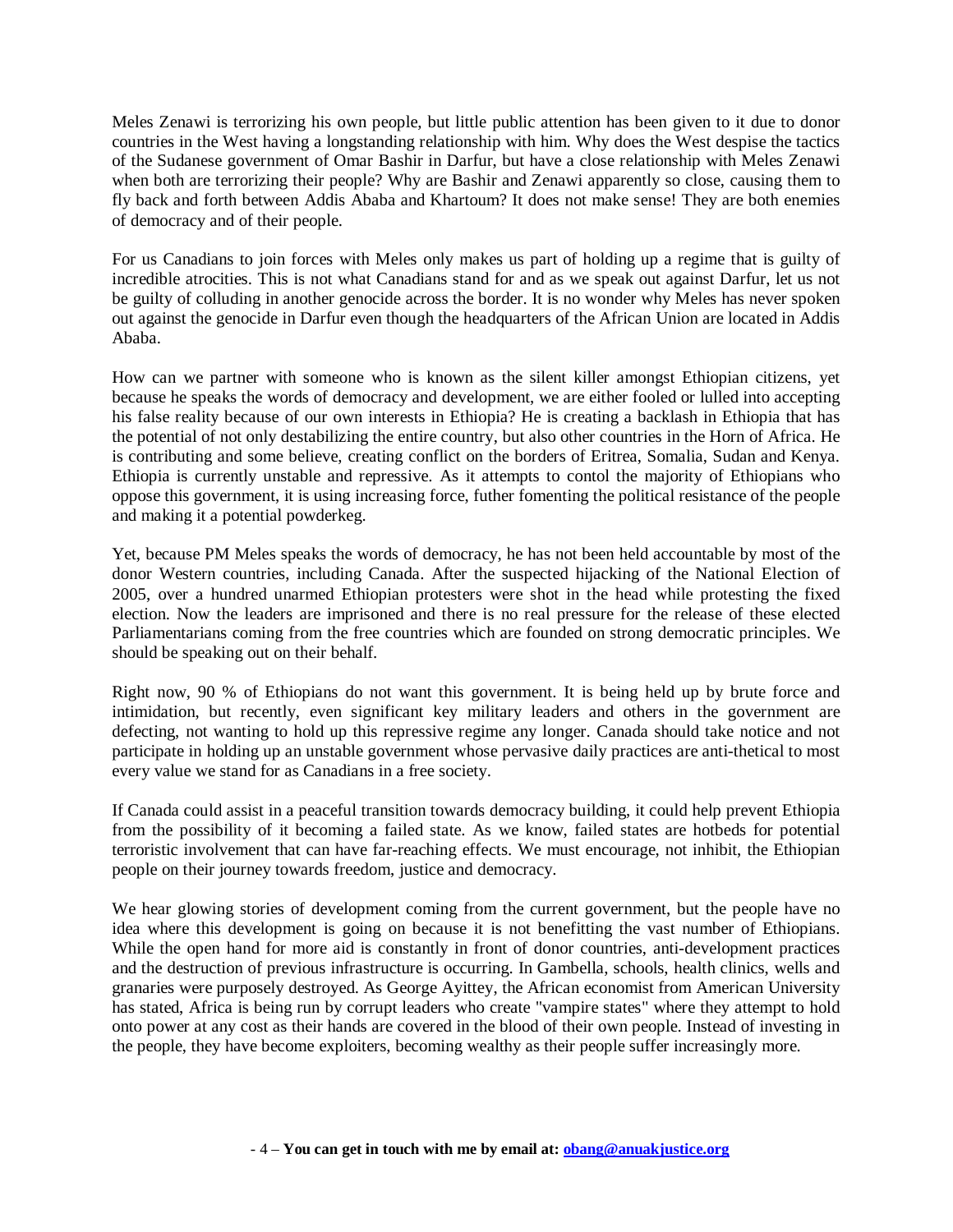The 2005 Global Competitiveness Index (GCI) rankings report was released this week in Geneva by the World Economic Forum (WEF). It shows that out of 125 rated countries, Ethiopia declined in its position, already nearly at the bottom of the scale, going from 116 in 2004, to 120 in 2005. With the billions of dollars this regime has received from the West, something is gravely wrong. Ethiopia ranks 133 out of 157 countries on the 2006 Index of Economic Freedom and ranks in the bottom five of the poorest countries in the world. Something is seriously amiss. Donors have failed to make sure that the aid and investments that are made, really reach the people. We need to demand far more transparency and accountability. Giving large amounts of funds to the central governments of known corrupt countries will never reach the intended recipients and in fact, may be used to further repress them. For certain, the vast military arm of the Ethiopian power structure is taking precious dollars away from the people.

Investments are welcomed by corrupt leaders regardless of the social costs to the people. Again, take a look at the oil development in the Gambella region. The two companies involved, Petronas of Malaysia and Zhongyuan Petroleum Exploration Bureau (ZPAEB), are the same companies involved in the Sudan. As ZPAEB set up their drilling operations on Anuakland, they set up a parallel privileged economy with clean water, air-conditioning and other luxuries, right next to the neighboring Anuak whose means of livelihood had been destroyed. China, who has a poor record of human rights in their own country, cannot be expected to hold to higher standards in another country where it has its eyes on the oil. Some have identified the interest of other global countries in the natural resources of Africa as being an "African fever." Countries and multi-national corporations involved in Africa must exercise high moral standards so that the continent is not ravaged and exploited, leaving nothing for the people.

Instead, as Thomas Friedman said in a recent article entitled, "Discover India before getting hooked on China," he exorts countries like in Latin America and Africa to become better at mining its people rather than mining its resources. Even though natural resources have a part to play in any expanding economy, he warns that "countries that get addicted to selling their natural resources rarely develop their human resources and the educational institutions and innovative companies that go with that. So after the ore has been mined, the trees cut and the oil pumped, their people are actually even more behind."

He calls on countries who want to get into global-scale business to do a better job teaching English, to eliminate antiquated legal red tape that interferes with doing business within one's own country and with others and for improved computer training. He believes countries tend to do either one or the other, "developing human resources or selling natural resources." When a country is mostly unfree, repressive and corrupt, guess which model is chosen!

Africa has become a continent known for its vast problems. Colonialization may have contributed to settting up a system where African leaders want to rise to the top, exploit the people and enjoy the life of luxury while their people suffer. As the other ethnic groups are oppressed, they rise up in revenge, thinking that it is "our turn to eat." This cycle must stop. With a more global economy and the explosion of the information age, Africans are wanting change. They want to become part of the new global economy. Now, to do so, most want to leave their countries and go to the free societies in the West-- what a tragedy for Africa. Yet, until peace, stability, education and economic opportunity comes, this exodus will continue.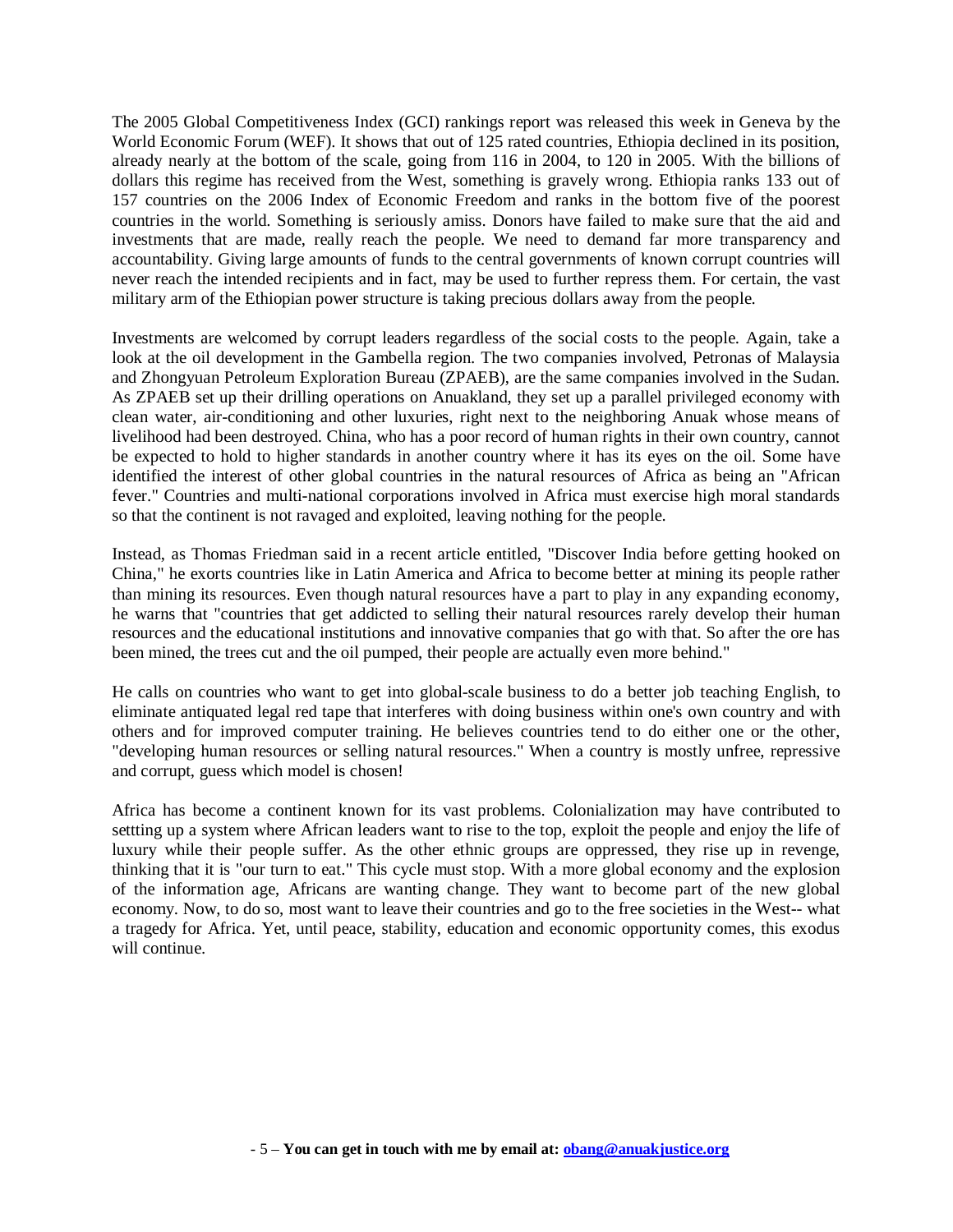In order to accomplish entry into the global market, we must decolonize Africa from African leaders who exploit and terrorize their own people while having a hand out to donor countries so as enrich their own power and coffers. The average Africans are overwhelmed with daily survival needs and the after-effects from living in cultures of violence and trauma that these leaders create and perpetuate. Healing must come and it affects every sphere of functioning from the physical, the mental, the social to the spiritual. Africans must realize that most of the effort must come from Africans who are unwilling to live under these conditions any longer. It must come from Africans who are unwilling to leave it as a legacy to their children or other peoples' children. Africans must get out of the victim mentality and do what each person can do to create a freer society in their country and continent.

Africans no longer can see themselves as victims, but realize that they can be the visionaries, entrepreneurs and mobilizers that can create a more stable and flourishing Africa. But to do this, Africa needs good governance. We need the rule of law, decentralization, transparency and accountability. We must uphold the truth. We must tear down the false realities that cover up human rights abuses, exploitation of the weak and the greed of our leaders. We must make moral choices not "politically correct choices" where others are sure to suffer. We must enforce justice fairly and uniformly rather than through bribes, political influence, intimidation or through taking it into our own hands and seeking violent revenge. We must escape from the cycle of violence and abuse that holds us hostage, killing us while we remain silent. We must reach out to other ethnic groups and countries, valuing their people as children of God. We must value human beings rather than live in a culture of death that dehumanizes each and every one of us. We must realize that ultimately, God holds us responsible for the moral decisions we make or fail to make.

Those of you in this room can contribute to the rise or fall of stability in Africa. Theories are only worthwhile if they work in real life situations. Canadians naturally will have some self-interests in investing in Africa. That is okay and expected; however, we should expect partnerships that have benefits and expectations on both sides, not dependent relationships or exploitive relationships.

These relationships should not contribute to upholding a lie-- we cannot be silent. If Canada is to play a role in the recovery and transformation of Africa, we must promote the truth. We must come up with a concrete plan based on the truth or our efforts will backfire or be swallowed up in a huge black hole that is never satisfied.

No development aid will work without good governance. We must not be afraid to enforce our conditions. We must not be afraid to confront the leaders who only use the words of democracy, but fail to put it into practice. We cannot join with corrupt leaders in their games of pretending, otherwise, the compassion we have as Canadians may be used against the innocent without us even realizing it. We must speak out against human rights abuses. We must speak out for prisoners of conscience who are only in prison for speaking out. We must speak out against regimes like the current EPRDF government of PM Meles Zenawi which is the opposite of a democracy.

In the press, we cannot rely on the "government's spin" when the cries of oppressed people are coming from the ground. As NGO's, we cannot be so afraid of being kicked out of the country that we join with the oppressor, repressing the truth. At times, for real systemic change, we may have to take a difficult stand. We may actually suffer consequences for doing so, but on the other hand, a more passive approach, with little accountability demanded, has been a failure. In order to tackle the big threats to Africa, like HIV/AIDS, poverty and corruption, we cannot ignore those leaders and institutions that keep the systems in power.